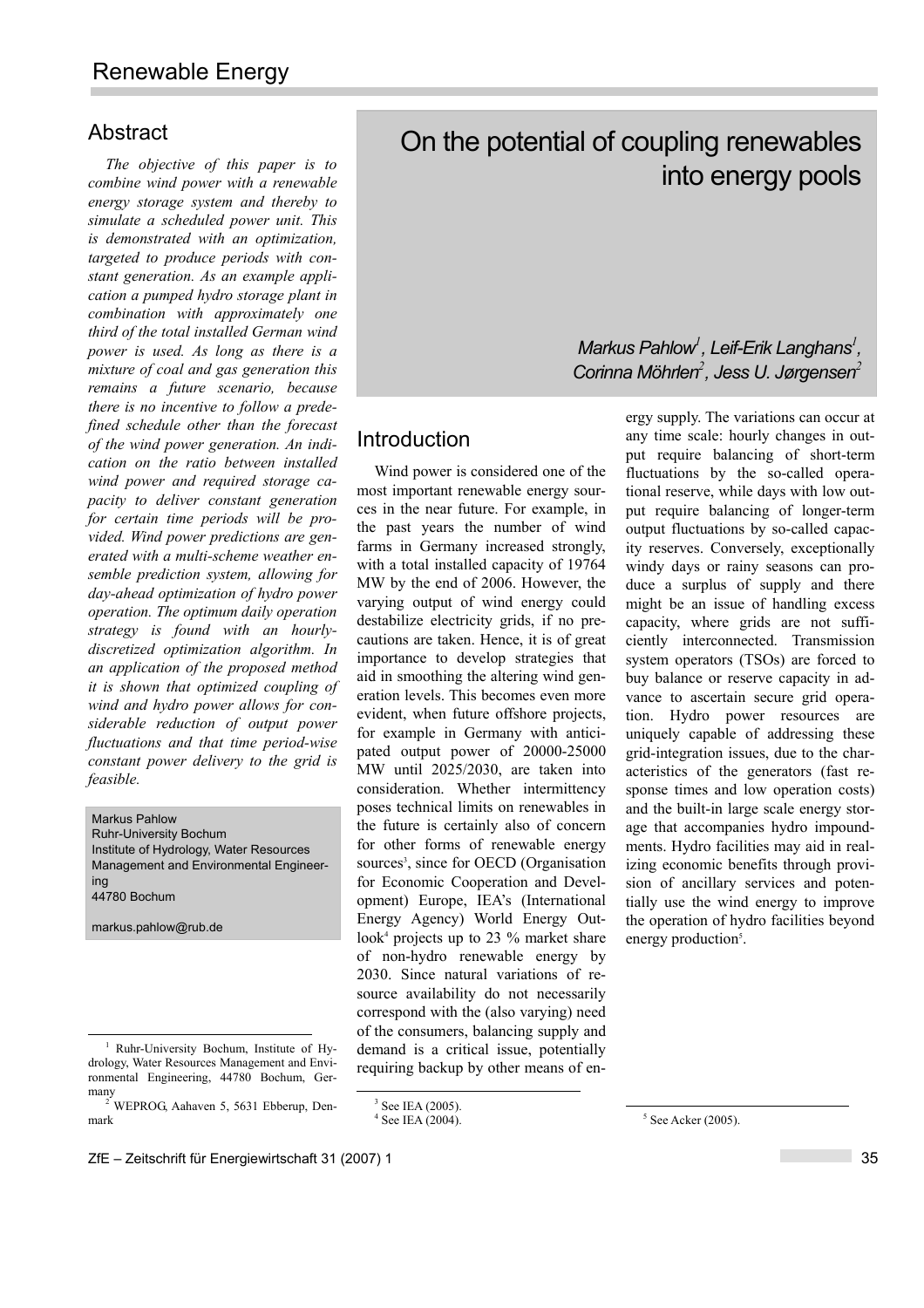# Method and data

#### Approaches to couple wind and hydro power

Coupling of renewable energy sources in a systems-approach has not yet received widespread attention as a basic alternative for energy production. In earlier work, Millham<sup>6</sup> studied the possibility of equilibrating wind power production through the complementary use of hydro power. In this study Millham investigated whether 51 spatially widespread hydro power stations in the North-West of the USA could aid in smoothing unstable and unreliable wind power output and therefore generating secure power to the system. Ackermann7 investigated the applicability of a hybrid wind-hydro system for climate conditions in New Zealand. In a simulation study Kaldellis and Kavadias<sup>8</sup> and Kaldellis<sup>9</sup> studied the potential of coupled systems of several wind power stations and a small pumped hydro power station for Aegean Sea islands'. It has been found that under the prevailing favorable wind conditions and for small power network dimensions, the proposed coupling gave promising results. Several other studies investigated the usefulness of a coupled wind and hydro power system for islands.<sup>10</sup> These reports discuss specific case studies and generally indicate that integrating wind energy on grids with hydro power offers some economic advantages due to the flexibility of the hydro system and its ability to store energy and water. The U.S. Department of Energy is sponsoring several case studies directed at understanding the issues, opportunities, costs, and barriers to wind and hydro power integration.11 In a study tailored towards the Mexican power mar-





ket, Jaramillo et al.<sup>12</sup> developed a solution to provide firm power with a hybrid wind and hydro power system. Castronuovo und Peças Lopes<sup>13</sup> propose an optimization algorithm for daily operation of a coupled wind and hydro power station in Portugal. Hereby both technical and economic aspects of such a combined power system have been considered, also accounting for the uncertainty due to the strongly varying character of wind power by employing Monte-Carlo Simulations.

The goal of this study is to combine wind power with a renewable energy storage system and thereby to simulate a scheduled unit. This is demonstrated by adapting the optimization approach put forth by Castronuovo and Peças Lopes for Germany, targeted to produce periods with constant generation. A pumped storage hydro facility is used to balance a certain percentage of German wind power. Furthermore, we apply ensemble data of wind power generation from a multi-scheme ensemble prediction system to model the actual situation of the day-ahead and hourahead market. This provides the possibility to verify the uncertainty of the forecasts and to adjust the predictions of the production according to the consumption/market prices by applying the upper or lower limits. Note that this is a possible future scenario, since there is little incentive to follow a predefined schedule other than the forecast of the wind power generation as long as a mixture of coal and gas generation exists. The study presented here will give an indication on the required ratio between installed wind power and storage to deliver a time period-wise constant generation.

### Principle of the wind and hydro pool and formulation of an optimization function

Castronuovo and Peças Lopes developed their approach for the remuneration tariffs for wind energy in Portugal, with larger remuneration during peak hours. This in turn significantly affects the optimum operation plan of a

 <sup>6</sup> See Millham (1985).

 $7$  See Ackermann (1997).

<sup>8</sup> See Kaldellis/Kavadias (2001).

<sup>&</sup>lt;sup>9</sup> See Kaldellis (2002).

See e.g. Bakos (2002); Protopapas/ Papathanassiou (2004); Bueno/Carta (2006).<br><sup>11</sup> See Acker (2005).

<sup>&</sup>lt;sup>12</sup> See Jaramillo/Borja/Huacuz (2004).

 $13$  See Castronuovo/Peças Lopes (2004a,b,c).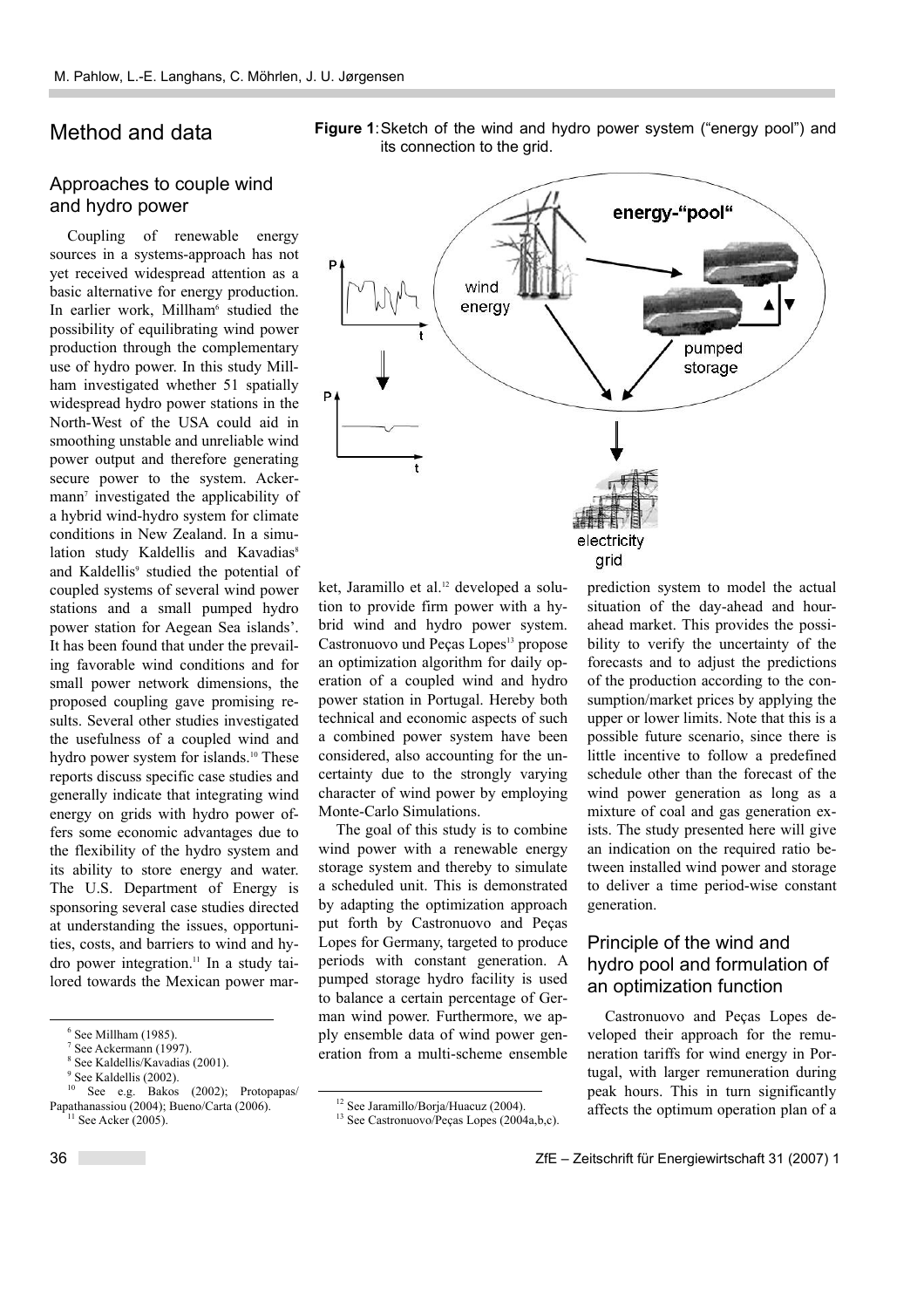wind and hydro power system. During weak demand it is more profitable and/or necessary to pump and hence to store wind energy. On the other hand it is advantageous and/or necessary to release water from the reservoir during peak demand hours, with higher remuneration. When adopting the model by Castronuovo and Peças Lopes for the German energy market it was important to take into consideration that there is a fixed feed-in tariff in Germany, regulated by the German Renewable Energy Sources Act EEG ("Erneuerbare-Energien-Gesetz", implemented in 2000; updated in 2004). Hence there is no incentive for wind generators and wind park owners to store energy. However, the incentive lies on the side of the TSOs due to the fact that they are required to balance the varying wind power in the system. TSOs therefore anticipate smooth power output in the form of base loads. Balancing is in general costly (in particular with the less flexible conventional/thermal energy) and the optimization of combined wind and other renewables such as hydro power may lead to cost and  $CO<sub>2</sub>$ reductions. Large energy systems operate with little storage capacities, with a guiding principle to balance demand and supply continuously and hence replacing capacity within very short lead times by ancillary services. Here we propose coupling of wind and hydro power in a "first-order energy pool", similar to a hybrid energy system. Power is then delivered to the grid from those energy pools (see Figure 1). This differs from current practice, where according to the separation between production and dispatch e.g. hydro power must be bought by the TSOs from a vendor to balance wind power. Note that currently such energy pools are only used by the market-dominating power producers to enable them to deliver their produced power in a variable and most cost effective way. Also, hydro power is generally used to supply additional energy during peak hours, but the potential for smoother, increased and hence more profitable deliverable power through energy "pooling" has not yet been investigated thoroughly. The following analysis of a coupled wind and hydro power system takes this situation as a starting point to show the potential of such an energy pool system from an environmental and economic point of view. Therefore, the economic principle, that less input effort (here: balance capacity) results in lower costs, whereby the profit increases for constant output (here: delivered power), has formed the basis in this study. In addition it is anticipated to transform the fluctuating wind power into base loads (smoother power output). This results in the following fundamental optimization principles:

- 1. The difference between the upper (*b*) and lower (*a*) power delivery boundaries of the entire system *Pi* must be set such that the remaining fluctuations in the interval *i* will be minimized.
- 2. The power output of the entire system  $P_i$  must at all times be as high as possible.
- 3. The usage of pumps  $P_{Pi}$  must be minimized, to avoid additional internal costs.

Based on those 3 principles a multitarget system can be set up, whereby it is feasible to vary the individual targets according to their importance for the outcome through weighting factors. Based on the model by Castronuovo and Peças Lopes we can now formulate an adapted model, suitable for the German energy market:

*Min* .

$$
nc_{s}(b-a)+\sum_{i=1}^{n}(-c_{p}P_{i}+c_{p p}P p_{i})
$$
 (1)

with

$$
P_i = P w_i + P h_i \tag{2}
$$

$$
Pv_i = Pw_i + Pp_i \tag{3}
$$

$$
E_{i+1} = E_i + t \left( \eta_p P p_i - \frac{P h_i}{\eta_h} \right) \tag{4}
$$

$$
E_1 = E_1^{esp} \tag{5}
$$

 $E_{n+1} = E_{n+1}^{esp}$  (6)

$$
a \leq P_i \leq b \tag{7}
$$

$$
0 \leq b \leq P g^U \tag{8}
$$

$$
PgL \le (Pwi + Ppi) \le PgU
$$
 (9)

$$
Ph^L \le Ph_i \le \min\left( Ph^U, \eta_h \frac{E_i}{t} \right) \tag{10}
$$

$$
P p^L \le P p_i \le P p^U \tag{11}
$$

$$
0 \leq E_i \leq E^U \tag{12}
$$

$$
c_s + c_p + c_{Pp} = 1 \tag{13}
$$

$$
a \ge 0 \tag{14}
$$

where the vectors (hourly time step) *P* are power delivered to the grid by the wind and hydro system, *Pw* and *Ph* are power delivered by the wind and hydro generator, respectively, *Pp* is power required by the pumping system and *E* is the energy storage level in the reservoir. The parameters *a* and *b* describe the lower and upper output limit, respectively. *Pv* is the available wind power,  $Pg^L$  and  $Pg^U$  are the lower and upper power output limits of the wind farm,  $Ph<sup>L</sup>$  and  $Ph<sup>U</sup>$  are the lower and upper power limit of the hydro turbine, *Pp<sup>L</sup>* and  $Pp^U$  are the lower and upper power limit of the hydro pump,  $c_s$  is a target weight factor for limiting fluctuations of the power delivery of the system,  $c_P$ is a target weight factor for the level of power delivery of the system,  $c_{Pp}$  is a target weight factor (pump operation cost) for usage of hydro pumps,  $E^U$  is the maximum reservoir storage capacity,  $E_1^{esp}$  and  $E_{n+1}^{esp}$  are the initial and final energy level of the reservoir,  $\eta_p$ and  $\eta_h$  are the efficiency factor of the hydro pump/pipe system as well as the efficiency factor of the hydro turbine/generator, *t* is the duration of time interval *i* (here:  $t = 1$  h) and *n* is the number of discrete time intervals *i* (here  $n = 48$ ).

Wind power is normally considered a non-scheduled unit, but in combination with hydro power it could become a scheduled unit. The first order target is therefore to meet a fixed generation, rather than what the wind power fore-

ZfE ñ Zeitschrift f¸r Energiewirtschaft 31 (2007) 1 37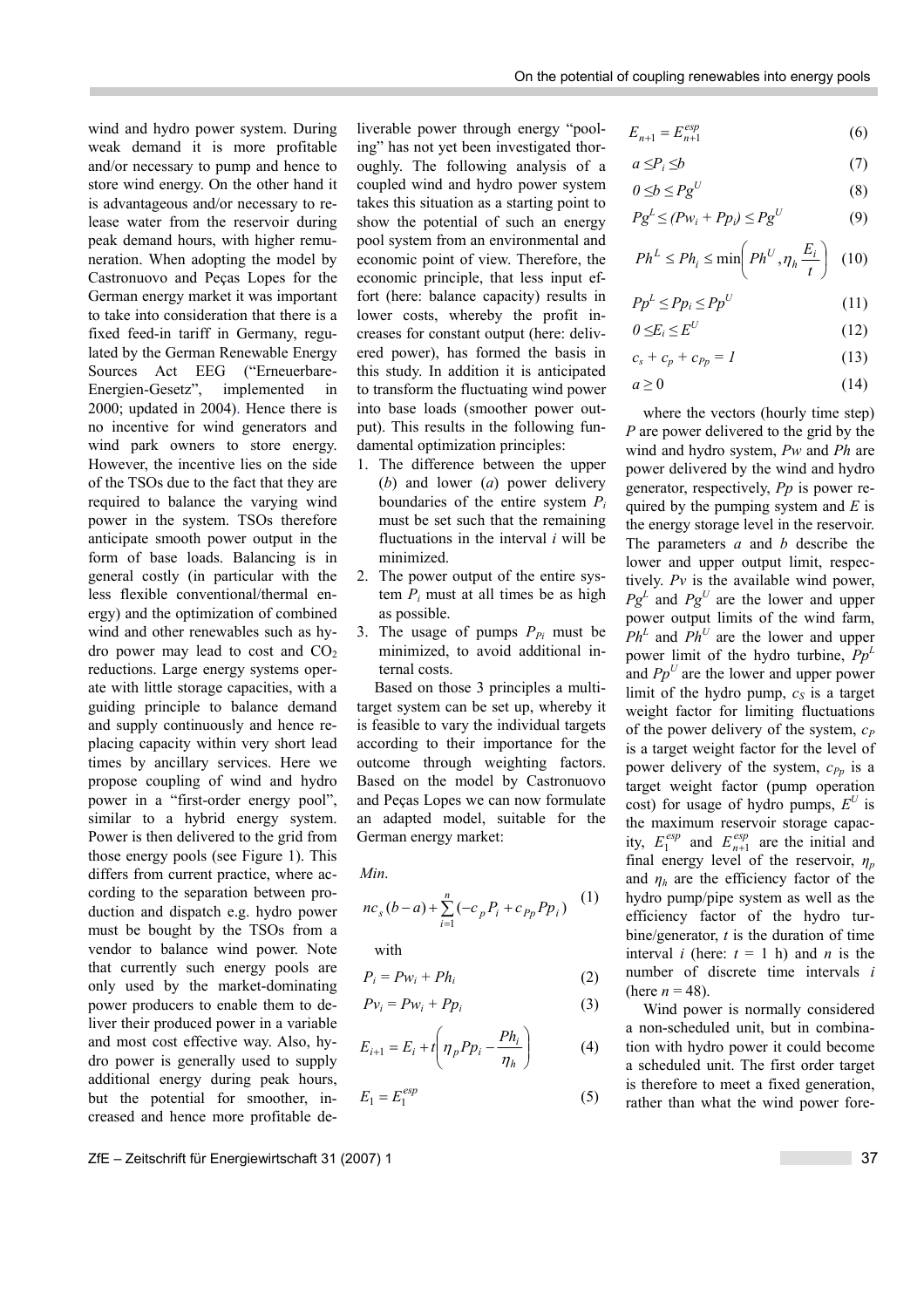cast had predicted. The first term of the objective function (Equ. 1) describes the output power fluctuations, which must be minimized for all time periods *n*. The second term represents the maximization of the output power and in the third term hydro pump usage is minimized.

Equation (2) defines the output as sum of the deliveries of wind and hydro power. The former is however fed only partially direct into the system; the remaining portion is dedicated for pump operation, in case it is advantageous to retain the energy for later time periods [Equ. (3)]. Otherwise the produced power from wind is always to be used entirely. Equation (4) describes the energy balance of the water reservoir. What has been pumped and/or generated additionally by the turbine in the *i*th interval is the quantity that is available at the beginning of the next interval  $(i+1)$ . The initial level is known in the optimization scheme, as it is the final level of the previous day. The optimal final level of the current day is however unknown and depends on the optimal mode of operation of the system  $[Equs.(5)$  and  $(6)]$ . In order to determine this storage level, the simulation horizon is extended to 48 hours, even though only the first 24 hours are used. The output of the wind-hydro power facility has to remain within the maximum feasible output range [Equ. (7)]. Parameter *b* must not be larger than the capacity of the wind park, which is stipulated in Equ. (8). Equations (9) to (12) define the operational ranges of the wind park, the turbine, the pump and the energy storage. As can be seen from Equ. (10), the efficiency of the turbine depends on the technical design or the energy available in the reservoir. Equation (13) ascertains the standardization of the multi-target system. The starting values chosen were  $c_s = c_p = c_{Pp} = 0.333$ , thus an equal weighting of all target criteria. The optimization problem  $(1) - (14)$  has been solved with linear programming by the simplex algorithm.

|                                          | <b>Table 1:</b> Parameters of the pumped hydro storage facility used in this |  |  |  |  |  |  |  |
|------------------------------------------|------------------------------------------------------------------------------|--|--|--|--|--|--|--|
| study. Efficiencies have been estimated. |                                                                              |  |  |  |  |  |  |  |

| [h]<br>MW <sub>1</sub><br>[MWh]<br>MW <sup>1</sup><br>[MWh]<br><b>MW</b><br>$\overline{\phantom{0}}$<br>$\overline{\phantom{0}}$<br>4000<br>1028<br>076<br>8224<br>0.9<br>0.9 | $Ph$ <sup>U</sup> | $Pp^U$ | $Ph^L$<br>$Pp^L$ | $E^U$ | esp<br>$E_I$<br>esp<br>$E_{n+1}$ | $\eta_h$ | $\eta_p$ |
|-------------------------------------------------------------------------------------------------------------------------------------------------------------------------------|-------------------|--------|------------------|-------|----------------------------------|----------|----------|
|                                                                                                                                                                               |                   |        |                  |       |                                  |          |          |
|                                                                                                                                                                               |                   |        |                  |       |                                  |          |          |

**Figure 2**: Wind power forecast from 07 January to 13 January 2005 and from 11 July to 17 July 2005 for the balance region of RWE.



#### Data

The German balancing market is divided into four zones operated by E.ON Netz, RWE Transportnetz Strom, Vattenfall Europe Transmission and EnBW Transportnetze. In the present study we used the RWE zone, where as of 2006, due to the EEG, 37.3 % of the total wind power in Germany have to be balanced. Hourly wind power forecasts for the time period from 03 January 2005 to 21 July 2005 were generated by WEPROG (Weather & wind Energy PROGnoses) with their operational multi-scheme ensemble prediction system (MSEPS<sup>14</sup>). The forecast horizon chosen was 24 h to 48 h ahead, starting at 00:00 hours on the previous day. To verify the algorithm, synthetic measurements of wind power that resemble actual measurements in a statistical sense have been generated, based on short term predictions. This procedure is equivalent to the common field verification practice used in meteorology. WEPROG's multi-scheme ensemble prediction system (MSEPS) is a limited area ensemble prediction system that generates 75 different numerical weather predictions, based on different

<sup>14</sup> See Möhrlen/Jørgensen (2006).

parameterization schemes of physical and dynamical schemes within the numerical core model. The MSEPS is coupled with a wind power prediction module (WPPM). This WPPM differs from traditional power prediction tools since it is designed to provide an objective uncertainty of the power forecast due to the weather uncertainty. The results from individual ensemble members are integrated with a probabilistic multi-trend filter.<sup>15</sup>

We used the pumped hydro storage facility "Goldisthal" in Thuringia, Germany, as reference pumped hydro storage facility, which is operated by Vattenfall Europe. The characteristic technical values of the pumped hydro storage facility are given in Table 1.<sup>16</sup>

# Application of the optimization scheme

#### Analysis of system behavior

Two representative time periods have been selected, for which the analysis was performed. The first time period during winter  $(7 - 13)$  January

<sup>&</sup>lt;sup>15</sup> See Möhrlen/Jørgensen/Pahlow/Entekhabi  $(2007)$ .<br><sup>16</sup> See Vattenfall Europe (2003).

<sup>38</sup> ZfE – Zeitschrift für Energiewirtschaft 31 (2007) 1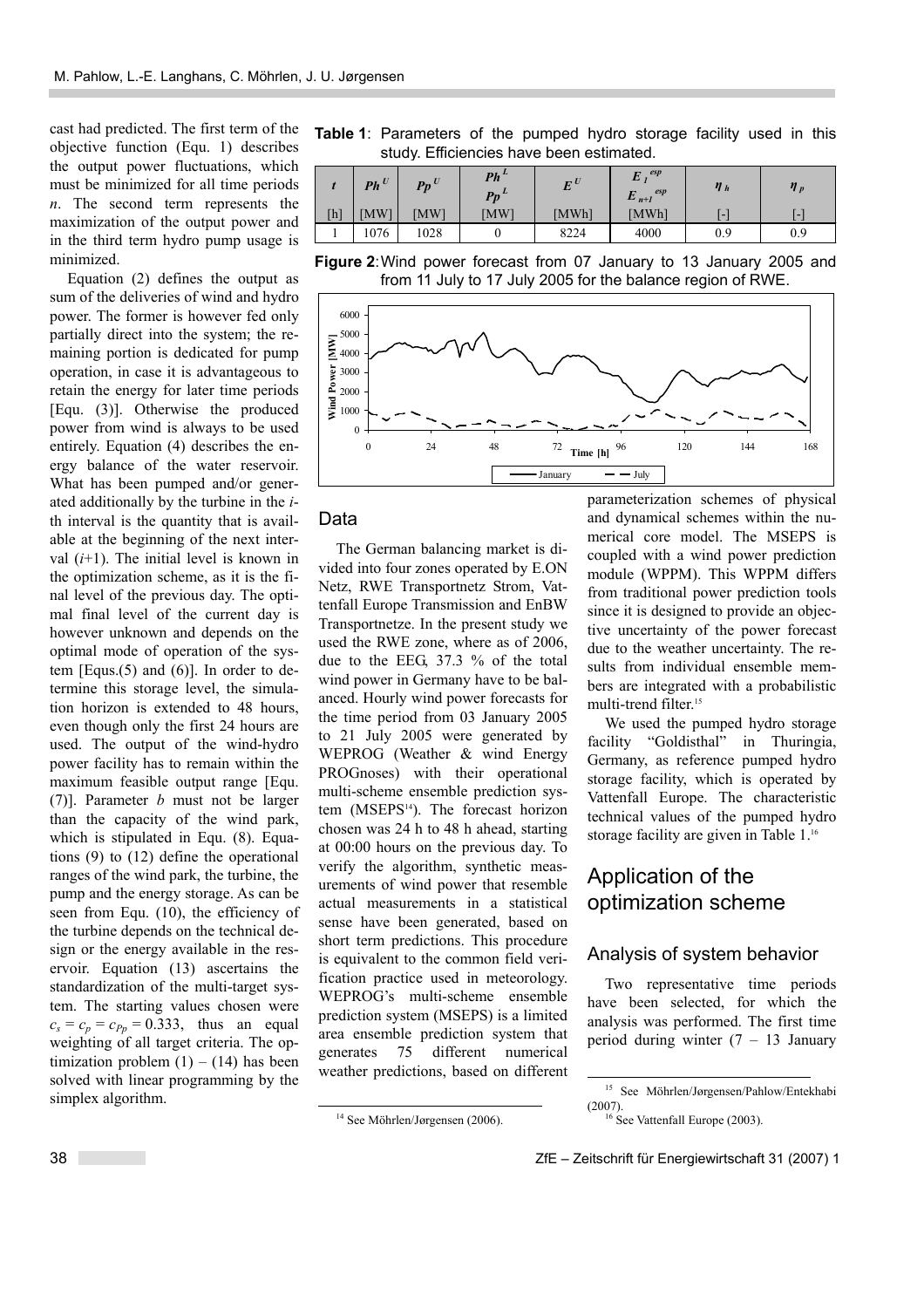

Upper plot: Wind power output and system output power. Lower plot: Power used by the pump and produced by the generator as well as the energy (water) level in the reservoir.



**Figure 4**: Base load for "wind" and "wind and hydro" for the January-week. Also shown are the wind power and system output power.



2005) had high wind speeds, whereas the second time period during summer  $(11 - 17$  July 2005) had low wind speeds, which is common for this region (see Figure 2). The winter and summer time periods differ in both the maximum and the range of wind power. However, it will become clear later on, that not the level, but solely the range of output power is crucial for the system behavior. The span of generated output during the winter week is 1429 MW (23.0 %) to 5070 MW (81.7 %), i.e. a range of 58.7 % of the total output of 6203 MW of the TSO RWE (based on the total installed capacity in Germany of 16629 MW by the end of 2004). In the selected summer week the power generation rises maximally to 1047 MW, i.e. 16.4% of the July maximum of 6390 MW; the smallest output was  $8 \text{ MW}$  (0.001%) thus spanning a range of 16.4 % (based on the total installed capacity in Germany of 17132 MW by the end of June 2005).

#### Winter-week

Figure 3 shows the simulation results for the first time period (Januaryweek). The well balanced and smooth power delivery of the coupled wind and hydro system, when compared with wind power usage only, can clearly be seen. The absolute fluctuation (variation) is reduced to 33.7 % of the total power, a reduction of 42.6 %. Furthermore, on simulation days 1, 2, 6 and 7 nearly constant power delivery is provided, hence the desired constant power delivery is nearly reached. However, it should be noticed, that the delivered power follows the actual wind power closely during the transition from day 4 to day 5. This is due to the rapid decline of wind power from 4000 MW to 1500 MW within 24 hours. Such an enormous drop in power can not be compensated by the storage system due to insufficient storage capacity. Hence the storage height remains at the highest level. The optimization model rather seeks to counterbalance the next power decline on day 5. This illustrates, that the limiting factor in this case is the optimization target that tries to keep the production constant and reaches a limit, where the hydro facility does not have enough capacity. Alternatively, the algorithm could be set to reduce the production before reaching the limit or to increase the storage capacity to a larger storage reservoir. Hence, the maximum storage capacity and/or the amount of power that should be delivered relatively constant are the limits of the wind and hydro power system. A different behavior can be observed on day 2, with several short power peaks, which can not be compensated by the system due to the storage level. Given the expected power decline at the end of day 3, it is therefore necessary to limit the power delivery during peak periods and to fill the storage reservoir using the available energy to pump the water into the reservoir. Otherwise the power level would drop further at the end of day 3, which in turn results in sub-optimal system performance. A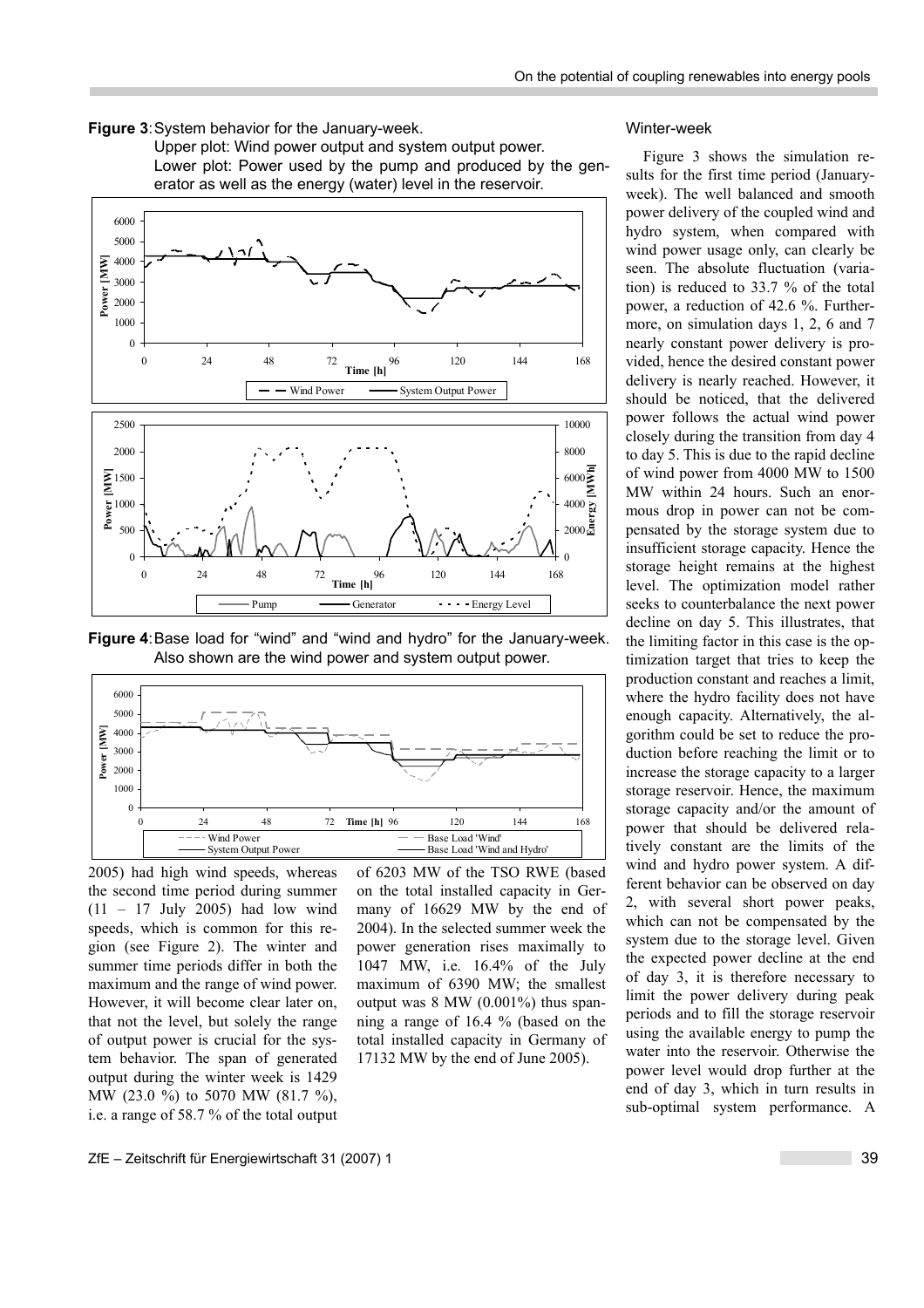common observed feature during the transition from one day to the next is a step-wise decline or increase of the level of power delivery. This can be explained by considering that a specific optimization model structure with 48 hour-intervals is used, i.e. the evolution of the second day is generated by simulating day 2 and 3, which enables the system to consider the decline in power level at the end of day 3 to lower the power delivery accordingly in advance. Otherwise the power level would drop more drastically between the second and the third day. This foresighted aspect of the optimization is an advantage of the approach used here. Moreover, the adaptation of the optimization algorithm over time will further improve with a longer forecast horizon.

Next a reference base load was used to compare the two options "wind only" and "combined wind and hydro". Note that this base load must be balanced. In the present example the maximum power delivery within a particular day is anticipated for the base load. Hence, no renewable energy remains unused, in compliance with the German Renewable Energy Sources Act. Figure 4 shows the base load for the two scenarios "wind" and "wind and hydro" for the January week. The hourly fluctuations are clearly reduced through optimized coupling of wind and hydro power. Thereby, the need for additional balancing power (reserve capacity), which otherwise has to be purchased from other sources, can be decreased by 78.0 %, i.e. by 889 MW per day. The reduction in base load for the "wind and hydro" scenario is  $12.1$  % when compared with the "wind" scenario. Table 2 summarizes the results for both scenarios. Note that for the "wind" scenario expensive balancing reserve is frequently necessary in order to reach the daily base load and to balance the forecasting error. On the other hand, "wind and hydro" has less time periods where balancing is necessary. It may even be considered whether additional reserve is necessary, since the fluctuations are controllable and therefore no grid issues may arise.

|                         | <b>WIND</b>    | <b>WIND and HYDRO</b> |                |                                |              |                   |
|-------------------------|----------------|-----------------------|----------------|--------------------------------|--------------|-------------------|
| day                     | base load [MW] | reserve [MW]          | base load [MW] | $\Lambda$<br>$\lceil\% \rceil$ | reserve [MW] | $\lceil\% \rceil$ |
|                         | 4556           | 850                   | 4290           | $-5.8$                         | $\Omega$     | $-100$            |
| $\mathbf{2}$            | 5070           | 1279                  | 4114           | $-18.9$                        | $\Omega$     | $-100$            |
| 3                       | 4242           | 1360                  | 3984           | $-6.1$                         | 598          | $-56.0$           |
| $\overline{\mathbf{4}}$ | 3885           | 1060                  | 3453           | $-11.1$                        | 628          | $-40.8$           |
| 5                       | 3101           | 1672                  | 2570           | $-17.1$                        | 396          | $-76.3$           |
| 6                       | 3090           | 832                   | 2814           | $-8.9$                         | 129          | $-84.5$           |
| 7                       | 3406           | 920                   | 2814           | $-17.4$                        | $\Omega$     | $-100$            |
| $\boldsymbol{q}$        | 3907           | 1139                  | 3434           | $-12.1$                        | 250          | $-78.0$           |
| % of total<br>power     | 63.0           | 18.4                  | 55.4           |                                | 4.0          |                   |

**Table 2**: Balancing requirements (reserve) to reach base load for the two scenarios "wind" and "wind and hydro" for the January-week.

**Figure 5**: System behavior for the July-week.

Upper plot: Wind power output and system output power. Lower plot: Power used by the pump and produced by the generator as well as the energy (water) level in the reservoir.



#### Summer-week

In Figure 5 the simulation results for the July-week are shown. The delivered total output of the coupled wind and hydro system has a more consistent character when compared with the winter-week due to lower wind power penetration. In this case the wind-hydro system can almost always produce a base load without reserve capacity. Compared with the "wind" scenario, the range and deviation are reduced by

65.0 % and 51.3 %, respectively. The maximum reservoir level is reached only once at the beginning of the second day. The model is able to foresee the low level trend for the third day and hence the water in the reservoir is not being released completely, despite reduced output. A complete reservoir release is not adequate at the beginning of the third day where the output power continues to drop nearly to zero. The reason for this is that at the beginning of day 4 a power output increase is expected for day 5.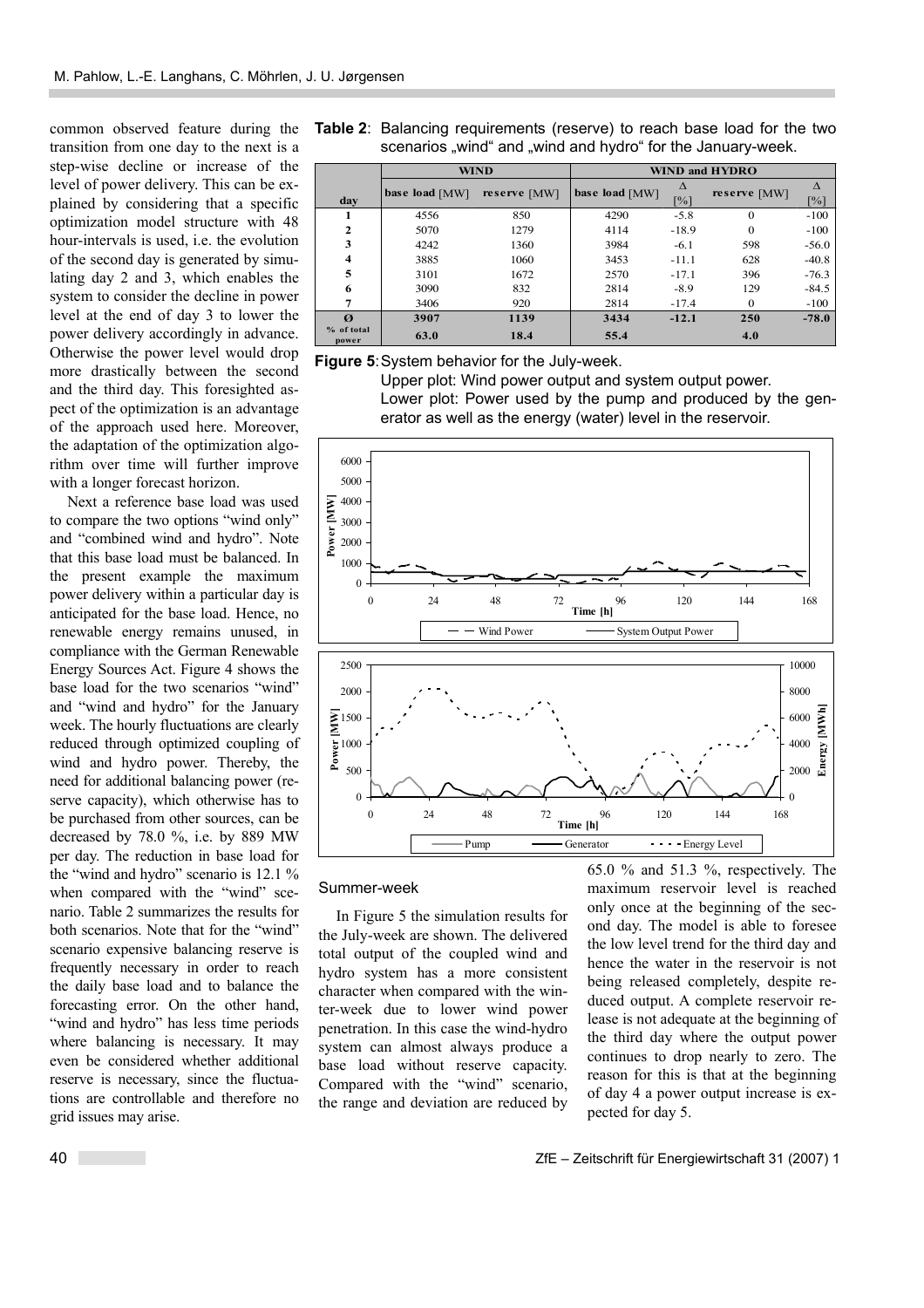**Figure 6**: Base load for "wind" and "wind and hydro" for the July-week. Also shown are the wind power and system power output.



**Table 3**: Balancing requirements (reserve) to reach base load for the two scenarios "wind" and "wind and hydro" for the July-week.

|                       | <b>WIND</b>    | <b>WIND and HYDRO</b> |                |                        |              |                        |
|-----------------------|----------------|-----------------------|----------------|------------------------|--------------|------------------------|
| day                   | base load [MW] | reserve [MW]          | base load [MW] | Δ<br>$\lceil\% \rceil$ | reserve [MW] | Δ<br>$\lceil\% \rceil$ |
|                       | 938            | 454                   | 555            | $-40.8$                | 0            | $-100$                 |
| $\overline{2}$        | 532            | 446                   | 431            | $-19.0$                | 76           | $-83.0$                |
| 3                     | 458            | 333                   | 237            | $-48.3$                | $\Omega$     | $-100$                 |
| 4                     | 251            | 243                   | 385            | 53.4                   | $\Omega$     | $-100$                 |
| 5                     | 1047           | 714                   | 599            | $-42.8$                | 214          | $-70.0$                |
| 6                     | 983            | 682                   | 601            | $-38.9$                | $\Omega$     | $-100$                 |
| 7                     | 886            | 681                   | 601            | $-32.2$                | 0            | $-100$                 |
| $\boldsymbol{\alpha}$ | 728            | 508                   | 487            | $-33.1$                | 41           | $-91.9$                |
| % of total<br>power   | 11.4           | 7.9                   | 7.6            |                        | 0.6          |                        |

**Figure 7**: System behavior for unlimited storage, pump and turbine power during the January-week.



Therefore, it becomes beneficial to then release the total stored energy, firstly because a smooth transition between day 4 and day 5 should be achieved and secondly because a rise in reservoir level is expected thereafter.

Pumps and generators are only used up to 40 % of their capacity, which shows that these would be clearly overdimensioned, if the weather conditions were not to change.

The comparison of the two scenarios "wind"and "wind and hydro" is shown in Figure 6. The additional maximum balance requirement, which must be acquired from other power stations, can be lowered by the system coupling of wind and hydro power in relation to the exclusive use of the wind energy in the July-week by 91.9 % (467 MW on average). The reduction in base load for the "wind and hydro" scenario is  $33.1 \%$ when compared with the "wind" scenario. Table 3 summarizes the comparison of the two scenarios for the summer week.

#### Sensitivity analysis

In this section two aspects of the coupled wind-hydro optimization model are examined. It is of interest to what extent the capacities of pump and turbine, as well as the maximum reservoir level, affect the simulation results. In particular, the upper limit of the reservoir level has been found to be a limiting factor for reaching the goal of constant power output of the wind and hydro system. Therefore it is useful to test the model with unrestricted storage capacity in order to determine the optimum system performance. As a second measure the weighting factors of the three target criteria (constant power output, level of power output and pump capacity) are varied, so that the effects of the different parameter constellations can be evaluated in terms of the model behavior.

#### ZfE – Zeitschrift für Energiewirtschaft 31 (2007) 1 41 and 2007 1 41 Annual 2007 1 41 Annual 2007 1 41 Annual 2007 1 41 Annual 2007 1 41 Annual 2007 1 41 Annual 2007 1 41 Annual 2007 1 4 Annual 2007 1 4 Annual 2007 1 4 Ann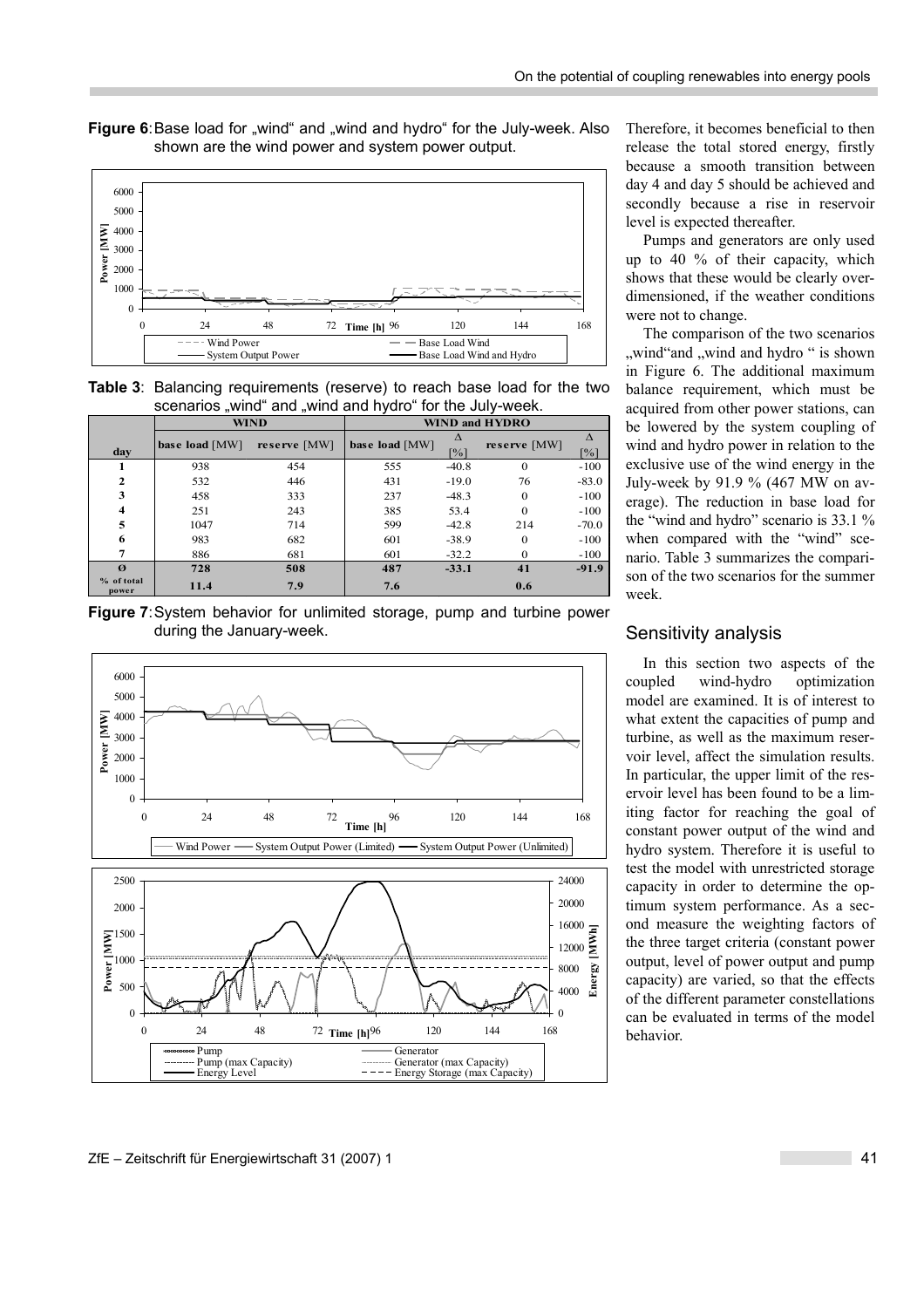**Table 4**: Reserve requirements to reach base load for limited conditions ("Initial Conditions") and conditions without limitations ("Unlimited Conditions") for the January-week.

|                       | <b>INITIAL CONDITIONS</b> | <b>UNLIMITED CONDITIONS</b> |                |                   |              |                                |
|-----------------------|---------------------------|-----------------------------|----------------|-------------------|--------------|--------------------------------|
| day                   | base load [MW]            | reserve [MW]                | base load [MW] | $\lceil\% \rceil$ | reserve [MW] | $\Lambda$<br>$\lceil\% \rceil$ |
|                       | 4290                      | 0                           | 4290           |                   |              |                                |
| 2                     | 4114                      | $\mathbf{0}$                | 3903           | $-5.1$            |              |                                |
| 3                     | 3984                      | 598                         | 3655           | $-8.3$            |              | $-100$                         |
| 4                     | 3453                      | 628                         | 2799           | $-18.9$           |              | $-100$                         |
| 5                     | 2570                      | 396                         | 2747           | 6.9               | 0            | $-100$                         |
| 6                     | 2814                      | 129                         | 2849           | 1.2               |              | $-100$                         |
|                       | 2814                      | 0                           | 2849           | 1.2               |              | $\Omega$                       |
| $\boldsymbol{\alpha}$ | 3434                      | 250                         | 3299           | $-3.9$            | $\mathbf{0}$ | $-100$                         |
| % of total<br>power   | 55.4                      | 4.0                         | 53.2           |                   |              |                                |

**Figure 8**: System behavior for unlimited storage, pump and turbine power during the July-week.



**Table 5**: Reserve requirements to reach base load for limited conditions ("Initial Conditions") and conditions without limitations ("Unlimited Conditions") for the July-week.

|                       | <b>INITIAL CONDITIONS</b> | <b>UNLIMITED CONDITIONS</b> |                          |                                |              |                    |
|-----------------------|---------------------------|-----------------------------|--------------------------|--------------------------------|--------------|--------------------|
| Day                   | <b>Base Load</b><br>[MW]  | Reserve [MW]                | <b>Base Load</b><br>[MW] | $\Lambda$<br>$\lceil\% \rceil$ | Reserve [MW] | $\lceil \% \rceil$ |
|                       | 555                       |                             | 500                      | $-9.9$                         |              | 0                  |
| $\mathbf{2}$          | 431                       | 76                          | 397                      | $-7.9$                         |              | $-100$             |
| 3                     | 237                       |                             | 250                      | 5.5                            |              | 0                  |
| $\overline{\bf{4}}$   | 385                       | 0                           | 397                      | 3.1                            |              | 0                  |
| 5                     | 599                       | 214                         | 599                      | 0                              | 214          |                    |
| 6                     | 601                       | 0                           | 601                      | 0                              |              |                    |
|                       | 601                       |                             | 601                      |                                |              |                    |
| $\boldsymbol{\sigma}$ | 487                       | 41                          | 478                      | $-1.9$                         | 31           | $-24.4$            |
| % of total<br>power   | 7.6                       | 0.6                         | 7.5                      |                                | 0.5          |                    |

#### Unlimited storage, pump and turbine capacity

In Figure 7 the simulation results for the case of unlimited reservoir storage and in addition unlimited pump and turbine capacity are shown for the January-week. The coupled wind and hydro system allows for base load on every day. However, it becomes also clear, that this in turn requires substantial excess storage capacity.

The initial maximum reservoir storage of 8224 MWh is almost tripled to 23931 MWh (note the different energy scale when compared to Figures 3 and 5). Furthermore, storage in excess of the initial 8224 MWh lasts for 69 time steps or about three days. This would mean that three pumped hydro storage facilities, such as the one considered here, were necessary. From Figure 7 it can also be seen that the pumps and turbines are only briefly used beyond their capacity, i.e. these do not impose a strong limiting factor. With one single pumped hydro storage facility such as the one outlined in Table 1, the purchase of 78 % reserve capacity can be avoided (see Table 2). Adding two such additional facilities to the coupled wind and hydro power system is by no means justifiable and neither ecologically nor economically sound. Table 4 has a summary of this comparison.

For unlimited reservoir storage, pump and turbine capacity during the July-week, hardly any changes in system behavior can be observed compared to the case with limited capacity (see Figure 8). This could be expected, since base load has nearly been reached before with system limitations (see Figure 5). The results are summarized in Table 5. Since the reduction of the balance requirements remains very small, additional pumped storage would therefore be uneconomical. Pumps and turbines remain clearly overdimensioned.

#### Variation of the target weight factors

Earlier it has been justified why it is difficult to set concrete cost factors for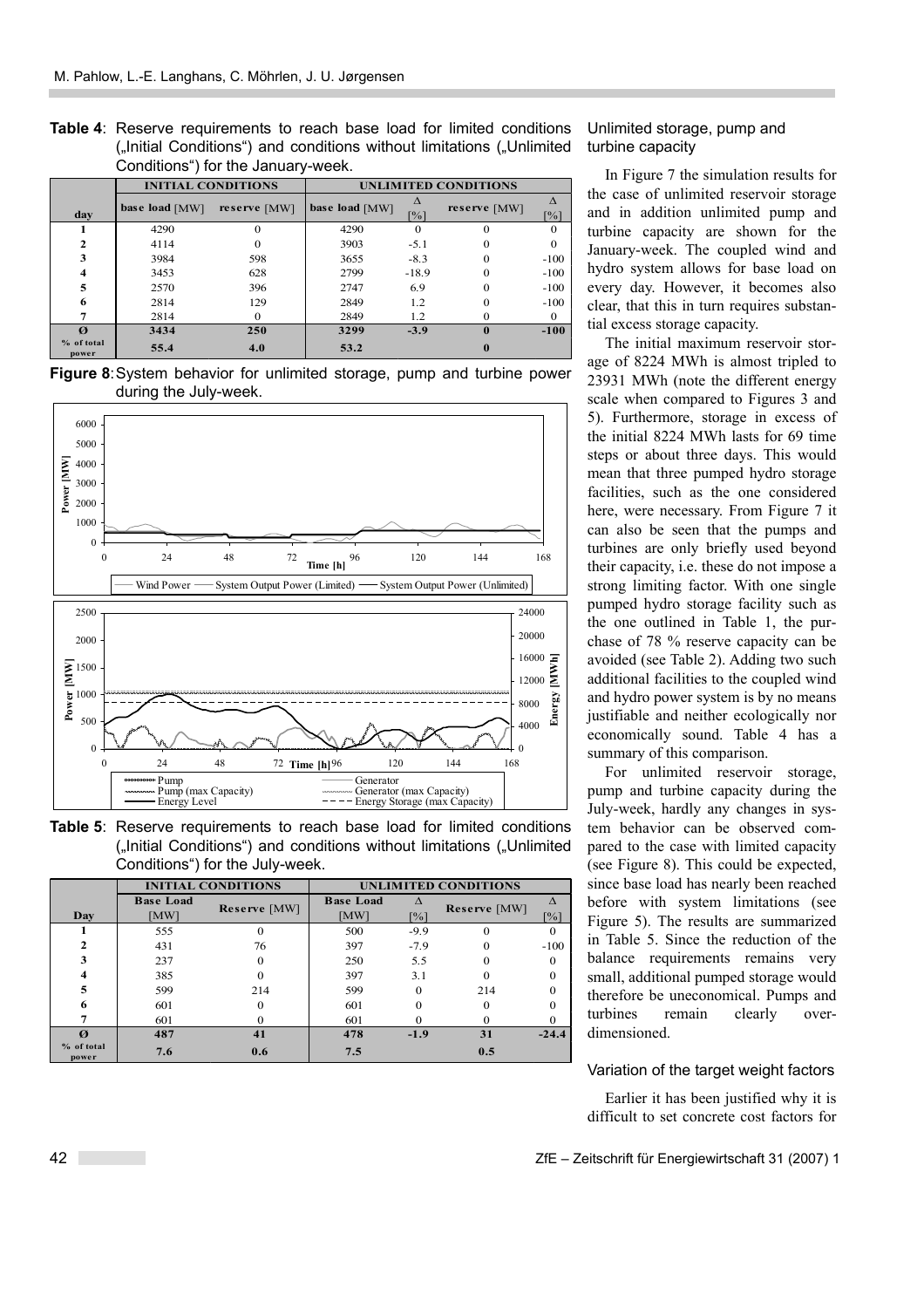(Figure 9, upper plots). This in turn results in a strong increase of reserve ca-

**Figure 9**: Sensitivity of base load and the maximum reserve on variation of target weighting factors  $c_P$ ,  $c_S$  and  $c_{P_p}$  for the January-week (upper plots:  $c_P$ , middle plots:  $c_S$ , lower plots  $c_{P_p}$ ).



the three target function criteria. Therefore, the parameters were not restricted for the simulations. It is however interesting to investigate to what extent the system performance is affected by different parameter constellations. Next, one of the weighting factors at a time was varied. Regardless, the condition  $c_s + c_p + c_{p_p} = 1$  must hold. The results are shown only for the January-week, since the results from the July period reflect the same tendencies. During the

variations, the sensitivity was analyzed with respect to daily power output and reserve. The optimization results are summarized in Figure 9. To recall, the factor  $c_P$  describes the adequate consideration of the absolute level of the power to the grid  $P_i$  and  $P_j$  is to be maximized. The output power of the system approaches the "wind"-scenario level (base load 3907 MW and reserve power 1139 MW) for large values of  $c_P$ , since  $P_i$  and base load are maximized

pacity. It may seem inadequate that this behavior occurs for large  $c_P$  only, whereas the power does not decrease even for small  $c_P$ . Note that the pump power  $P_{Pi}$  is considerably smaller than the total delivered power to the grid *Pi*, whereas  $n(b-a) = P_S$  [see Equ. (1)] is similar to  $P_i$ . Hence,  $c_S$  and  $c_{Pp}$  become large for small  $c_P$  due to  $c_s + c_p + c_{Pp} = 1$ . The system behavior is not altered due to similar order of magnitude of *Pi* and  $P<sub>S</sub>$ . The parameter  $P<sub>p<sub>i</sub></sub>$  can be neglected when compared to  $P_S$ . Therefore  $P_i$  can be assigned a small weight, as long as *PS* has a large weight. For small weight on  $P_S$  one would have to choose  $c_{Pp}$ large, which is not advantageous, as can clearly be seen in Figure 9. Variation of  $c_S$  (Figure 9, middle plots) shows the opposite behavior to variation of  $c_P$ , since  $P<sub>S</sub>$  is to be minimized [see Equ. (1)]. Base loads and reserves are on average smaller for large values of  $c_s$ , since the criterion to maximize  $P_i$  is softened in favor of  $P<sub>S</sub>$ , i.e. to provide constant output. Lastly the variation of the pump-coefficient  $c_{Pp}$  is shown in Figure 9 (lower plots). This term has less influence on overall system behavior and therefore a variation of  $c_{Pp}$  induces system changes mainly by simultaneous decrease in the other two weighting factors. For large  $c_{P<sub>p</sub>}$  it can be seen that less pumping occurs. This is explained by the fact that pumping becomes increasingly expensive. Usage of pumps becomes less, due to the condition that *Ppi* is to be minimized. For  $c_{Pp}$  = 1 pumping ceases and the system would be driven by wind only. Our results suggest that it is beneficial to put strong weight on the criterion to deliver constant output  $(P<sub>S</sub>)$  and to have less weight on absolute output power. Pumping is of less importance and can be assigned a smaller weight. Castronuovo and Peças Lopes (2004a) used  $c_{Pp} = 1.5 \text{ }\infty/\text{MW}, c_s = 500.0 \text{ }\infty/\text{MW}$  and  $c_P$  = 103.8 €/MW (peak hours) and 54.0  $E/MW$  (off peak hours), considering Portuguese remuneration, which is confirmed by the tendencies found here.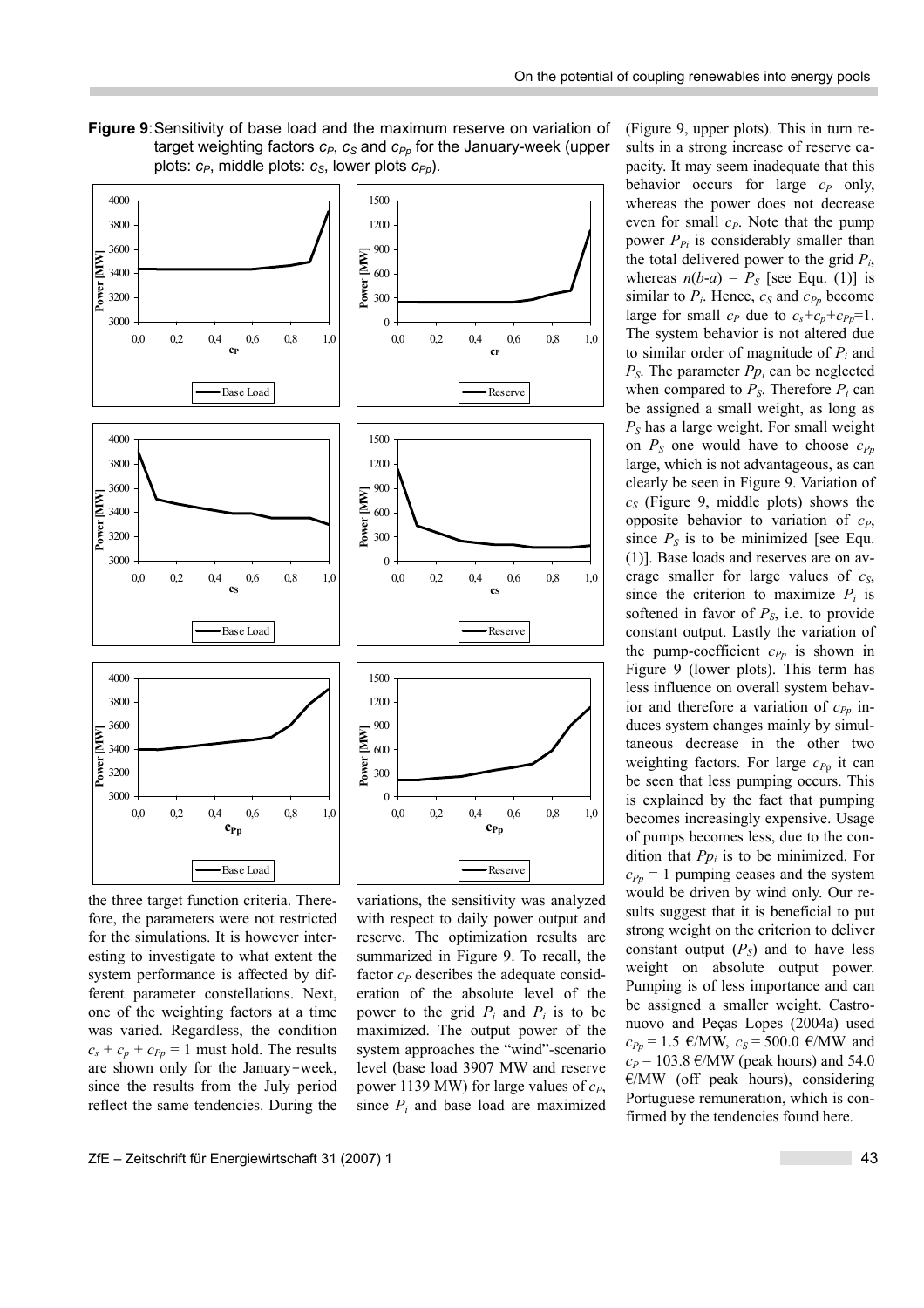## **Discussion**

The diurnal cycle of the demand and the wind power generation tends to correlate with highest generation and demand during daytime and lowest generation and demand at night time. This is the typical pattern for most of the wind power installed in continental regions, whereas the offshore wind power has comparably little variation between day and night generation patterns. The correlation between demand and wind power generation is however not perfect. The diurnal cycle of the demand is to a first order approximation governed "by the clock" with some weather dependency and some weak day dependency. The wind generation would also be clock-driven, if the cloud cover would be the same every day. Under normal conditions, there exists therefore a varying phase difference between the demand and the wind power generation. This difference tends to cause a sudden need for regulation at least twice per day. Hydro power is most suitable to handle this difference, due to fast response times.

This study was carried out before publication of measurements was enforced by law and the estimated measurements of the wind power generation were not accurate enough to describe the details in the diurnal cycle. It was therefore decided to ignore the diurnal cycle and rather aim at a constant generation instead of the differences between demand and wind power generation, which would be the target to strive for.

Hydro power was used in this study to balance low frequency noise, which would result in a less profitable usage of the hydro power compared to supplying regulation on the minute time scale. The highest profit is gained on balancing the high frequency variations typically generated by large wind farms located in regions with high levels of wind such as offshore wind farms. Such wind farms generate a variable power on the minute time scale at wind speeds on the order of  $6 - 12$  ms<sup>-1</sup>, where



The upper (maximum) and lower (minimum) solid lines represent the range of the forecast. The shaded area indicates the probability of the forecast, with dark shading corresponding to the highest probability. The dashed and solid white lines are two different statistical "best guess" forecasts. The thick black dashed line is the measurement.



planetary boundary layer eddies may cause such variation on time scales shorter than 15 minutes. A hydro plant has probably the lowest marginal costs to balance such variability in the generation of wind power and is certainly also preferable from an environmental perspective in comparison to thermal power plants.

This paper has focused on hydro energy, but other storage systems such as pumped air and battery solutions would be applicable with the same approach and will in the future add to the current storage capacity, which is hydrodominated at present. The idea can also be extrapolated to a combined heat and

power (CHP) plant, but discharging of the storage device would then have to take place via local heat consumption. This approach may have a wider application because CHP is geographically correlated with the consumption. The inertia level of CHP is higher than that of hydro energy, but the combined effort of the two sources would add extra balancing capacity, giving the possibility to split the balancing into low and high frequencies. This combined pool can provide more optimized resources for the balancing requirements of intermittent energy sources.

Strictly speaking, there is no particular need to keep a constant generation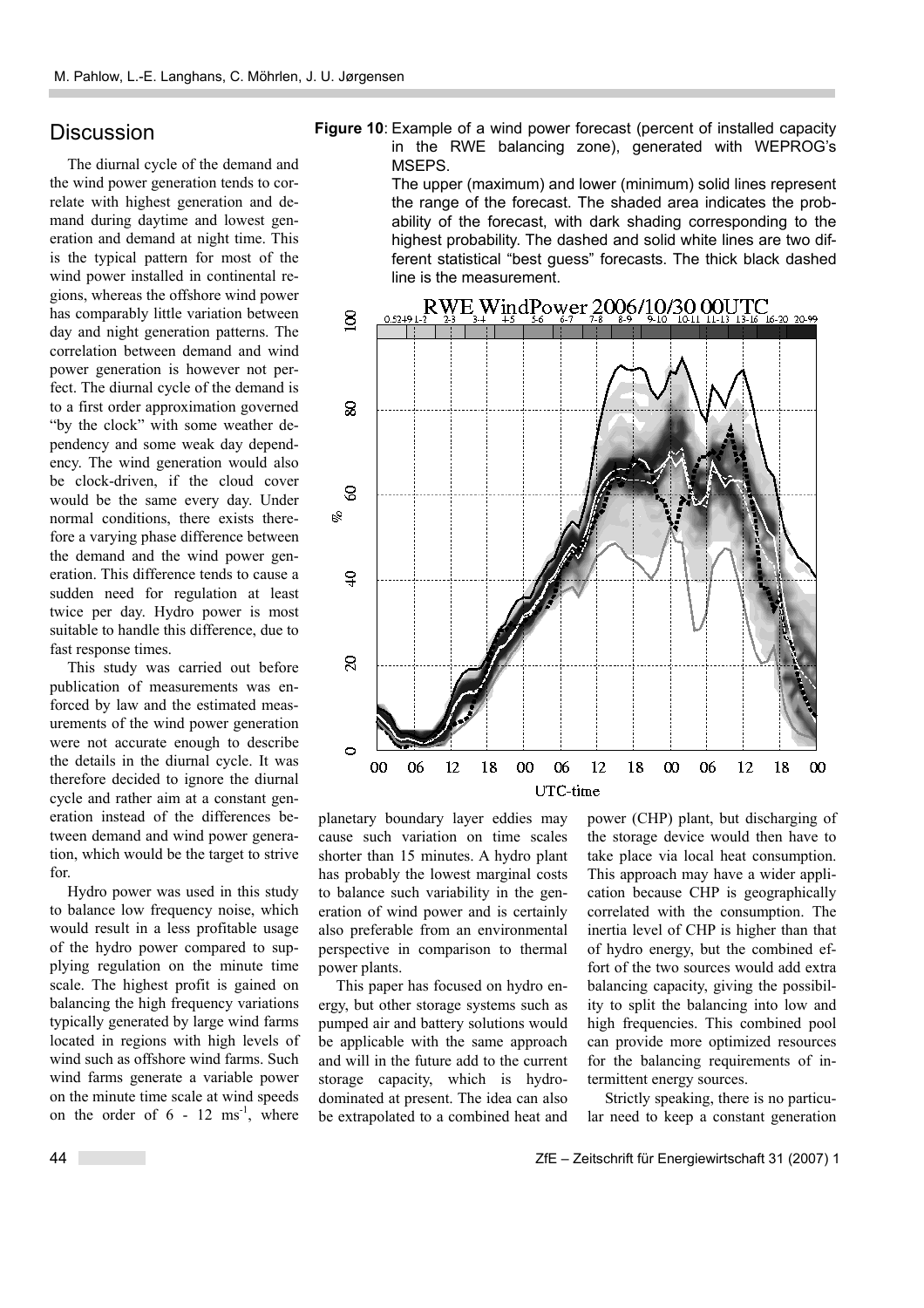from the pool, because the TSO will use the market to achieve enough energy from non-intermittent sources to reach the demand. The goal is rather to create pools of renewable energy, which are able to keep the balance costs lower than what wind power can achieve alone. The optimization targets for this type of operation are however different and more complex than those used here in this study. The actual competition and pricing on the market must then also be accounted for.

The total available electricity generation capacity is effectively higher for strong wind events and the prices of energy are consequently lower during such periods. This means that many generating units will be passive and flexible units therefore have an incentive to participate in balancing pools instead of risking to remain standby without a contract.

There is a need for ensemble predictions to quantify the regulation requirements for wind power under such conditions. One of the benefits from using an ensemble of weather forecasts for this purpose is that this approach gives the possibility to optimize the reservoir usage. The most likely wind power forecast is often skewed relative to the mean of the prediction measured from the maximum and minimum. The optimization should therefore focus on scheduling the power in such a way that the reservoir is kept at a level to be able to capture the predicted uncertainty at all times. This means that there should at all times be enough water to downregulate or be enough space in the reservoir to up-regulate. The ensemble can also predict the required fraction of the reservoir capacity for wind power. The remaining capacity can then be made available on the market.

An example of the predicted uncertainty is given in Figure 10 of a wind power forecast, generated with WEPROG's MSEPS. The black dashed line represents the measurement and the upper (maximum) and lower (minimum) solid lines indicate the boundaries of the ensemble. The darkest shaded area is the most likely forecast. The obvious selection algorithm for the wind power forecast is to use a maximum probability constraint. This provides a smooth variation in time as shown in Figure 10, but the measurement curve shows spikes above and below the region of maximum probability. These spikes should then be balanced by pumping water into and releasing water from the hydro reservoir. In this way a single reservoir can balance a substantial amount of wind power.

### Summary and outlook

The power output of wind farms depends considerably on the natural fluctuations and variability of the wind. To balance power fluctuations, which affect grid stability, direct coupling of wind and pumped hydro storage in a "first-order energy pool" for power production was examined. It has been shown that balancing reserve power with conventional thermal power stations, whose usage as balancing power diminishes the positive effects of wind energy due to fuel consumption and emissions, can be reduced substantially. System performance of the "first-order energy pool" was analyzed for two representative periods (high wind load in the winter, low wind load in the summer). It was shown that by coupling wind with pumped hydro storage the range of power output fluctuations decreased by 42.6 % (high wind load) and by 65.0 % (low wind load). More importantly, the power output can be delivered rather constant to the grid. In addition, the reserve capacity from other power stations, which would have to be purchased daily, is reduced by 78.0 % (high wind load) and 91.9 % (low wind load). Further reductions may be achieved by a larger reservoir storage volume. However, it was shown that further expansion of the system leads to comparably small improvements and in addition, the pumps and turbines were not yet used to their full capacity in the present study. These promising results support further improved optimization with longer forecasting horizons and other renewables in the energy pool.

It was found that the base load for the wind-hydro system is less than for wind alone. This is due to the definition of base load, which is adjusted to the maximum power output of a particular day in order not to leave renewable energy unused, as stipulated by the EEG. However, to achieve the optimized output power of the coupled system with wind alone, for the July-week an average daily reserve capacity of 915 MW is necessary, partly positive (424 MW) and partly negative (491 MW). The latter would be unused renewable energy. Hence, the required reserve, as in this example of 915 MW, should be balanced with the optimization of the coupled wind-hydro system to avoid negative effects due to surplus and deficits.

Coupling of renewables into energy pools, as shown here by coupling wind and hydro power, could help to establish a new understanding of the balance requirements, generated by wind power, and to support trading of available renewable energy capacities instead of reserve capacity from fossil fuels. In this way, several smaller power plants could complement each other, which would support the structure of a decentralized utility system. One relevant study in the context of structural changes was published by Krämer<sup>17</sup>. This study aimed to optimize the costs for electricity generation in Germany under the assumption of high penetration of wind power (about 44 GW in 2020, amounting to approximately a quarter of the total electricity supply) and to give priority to wind power under the German Renewable Energy Sources Act. This study suggests that there exist possibilities that high penetration of wind power under cost optimized aspects and with the objective to reduce  $CO_2$  emissions by 40 % by 2020 could increase the replacement of base load power plants such as brown coal plants through a more flexible system

 $17$  See Krämer (2003).